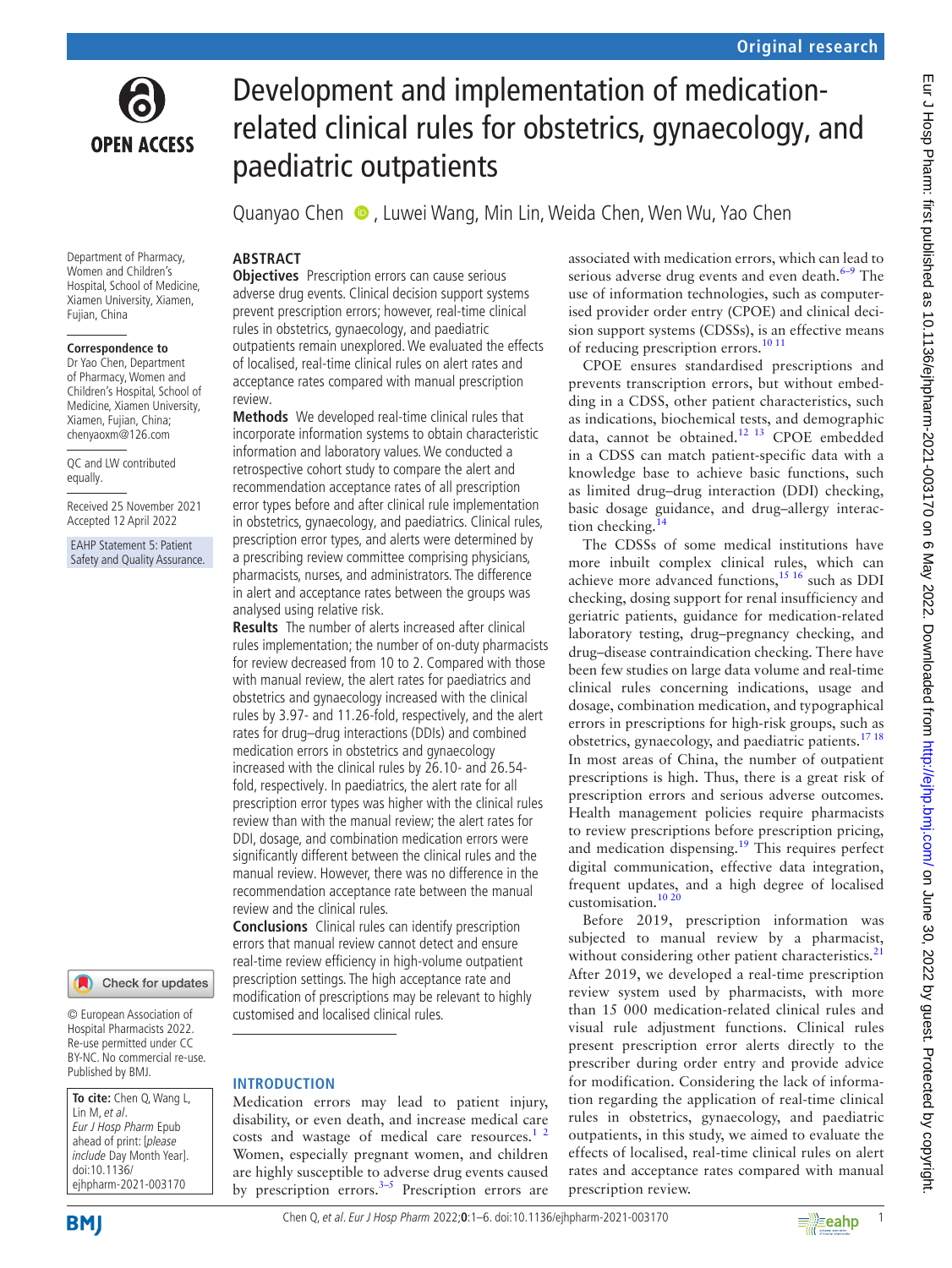## **METHODS**

#### **Design**

This retrospective cohort (before and after) study was approved by the Ethics Council of Human Research in Xiamen Maternal and Child Healthcare Hospital (No. KY-2020–085).

#### **Setting and population**

This study was conducted in a grade III tertiary hospital for maternal and child health located in Xiamen, China. The hospital has 1100 employees, 700 beds, and 1.4 million outpatient visits per year. We used data from the hospital information system (HIS) to compare the alert and recommendation acceptance rates before and after clinical rule implementation, including all outpatient prescriptions for 2 years, from 1 January 2018 to 31 December 2019. Clinical rules were introduced in July 2017, and doctors and pharmacists were trained to use the rules which included 15 000 rules when launched.

#### **Classification and definition of prescription errors**

We formed prescription review committees, including doctors, pharmacists, nurses, and administrators. Medication prescribing errors were defined as deviations from drug labels and did not include low risk off-label use approved by the prescription review committee in accordance with clinical practice guidelines. According to the Standards for Prescription Reviewing in Medical Institutions issued by the National Health Commis-sion of the People's Republic of China,<sup>[19](#page-5-5)</sup> prescription errors included indication errors (contraindications, wrong diagnosis, and mismatch between diagnosis and medicine), dosage errors (improper prescription involves improper dosage (tolerability over 20%), wrong frequency, wrong administration route, and wrong dosage form), entry errors, DDI errors, and combination medication errors (unreasonable simultaneous or sequential use of two or more drugs for therapeutic purposes, such as treatment of vaginitis with moxifloxacin and metronidazole to addresss anaerobic bacteria). Alerts were divided into five categories based on the above mentioned prescription errors.

#### **Manual review of prescription**

The prescribing system requires doctors to enter all content present in the prescription, as well as at least one indication and one drug. The prescribing system only provides basic prescribing services, without mandatory default dosage, frequency, route, and automatic error checking. In a pharmacist team including 20 members, approximately 10 people were on duty every day to review prescriptions. All pharmacists were examined and qualified after a uniform training for error review. Before medication dispensing, prescriptions were reviewed by a pharmacist after drug orders were sent by physicians. Questionable prescriptions were verified and recorded by another pharmacist, who called the prescribing doctor to provide advice or communicate to reach an agreement ([figure](#page-1-0) 1A). To prevent review fatigue, the pharmacists took turns to review the prescriptions every hour. The details of prescription reviewing comprised patient conditions (age, sex, and diagnosis) and therapy regimens (medication selection, dose, frequency, route of administration, and DDI).

#### **System review of prescription**

The prescription review system was developed based on the HIS and data integration platforms, including CPOE, laboratory information system, electronic medical records, and other systems ([figure](#page-2-0) 2). In addition to medication-related information, the system integrated patient characteristics and laboratory



<span id="page-1-0"></span>**Figure 1** (A) Manual prescription review process. (B) Prescription review process for the system.

values that were included in the algorithms to generate alerts. After a physician sent the prescription order through CPOE, the system determined whether the patient's medication matched all available clinical and demographic information by examining the available structured data in each system database through clinical rules. In the clinical rule service, the pharmacist does not have to check all alerts. The clinical rule directly alerts the doctor on the prescription interface and provides relevant advice if the prescription does not match the clinical rules, implying prescription errors. A doctor who does not accept the recommendation is required to state the reason and communicate with the pharmacist to reach an agreement [\(figure](#page-1-0) 1B). For example, for an 8-year-old child of 25 kg weight with *Helicobacter pylori* infection, if a doctor prescribes 400 mg amoxicillin, the rules alert the doctor on the low dose and recommend 625 mg amoxicillin, which is the dosage standard of 50 mg/kg/day for *H. pylori* infection treatment.

Clinical rules are established and revised by prescription review committees, according to labels, professional books, relevant evidence-based guidelines, the latest literature, health management policy requirements, and nearly 30 000 pharmacist review data entries in our hospital over the last 10 years. For each clinical rule, a 'Yes' or 'No' response was displayed. A userfriendly standardised flowchart or decision tree for pharmacists was drawn, and the rules were adjusted as needed ([figure](#page-2-1) 3).

#### **Data analysis**

The main outcome indicators included the alert rate and the recommendation acceptance rate of all prescription errors in paediatrics and obstetrics and gynaecology. Secondary outcome indicators included the alert rate of different types of prescription errors in paediatrics and obstetrics and gynaecology. Relative risk (RR) was used to analyse the differences in alert and acceptance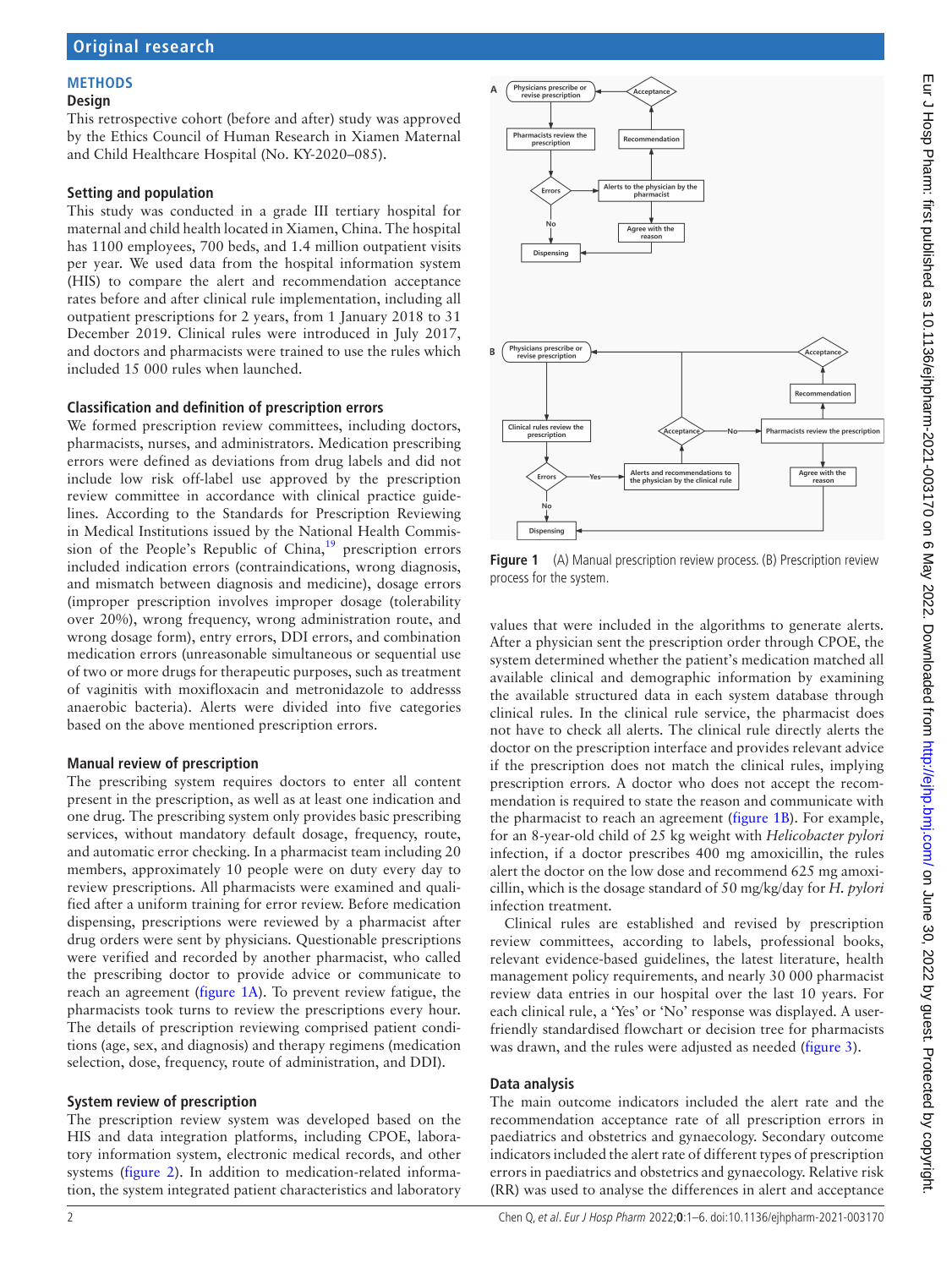



<span id="page-2-0"></span>![](_page_2_Figure_3.jpeg)

rates between the groups. The recommendation acceptance rate was defined as the ratio of the number of prescriptions modified by the prescriber to the number of all recommendations. For a prescription in which the doctor does not accept the recommendation of the rule and uses a manual review, the prescription is included in the number of recommendations during calculation of acceptance rates depending on whether the pharmacist agrees with the reason offered by the doctor or not. To avoid confusion and bias, our study excluded rotation prescriptions. Results with a two-sided p value <0.05 were considered statistically significant. All statistical analyses were performed using R (version 3.6.1).

#### **RESULTS**

A total of 1 830 131 prescriptions over 2 years were included in the study. Of these, 735 798 prescriptions were reviewed manually, 3106 alerts were sent, and 2846 recommendations were accepted by doctors (91.6%). The clinical rules reviewed 1 094 333 prescriptions, sent 41 524 alerts, and doctors accepted 38 145 recommendations (91.9%). The on-duty pharmacists for the

system review were adjusted from the original 10 to two persons ([table](#page-3-0) 1).

The alert rate of the system review in obstetrics and gynaecology was higher than that of the manual review (RR 3.97, 95% CI 3.75 to 4.20). The alert rates of DDI errors and combination medication errors in obstetrics and gynaecology significantly increased with the system review (RR 26.10, 95% CI 20.58 to 33.10, and RR 26.54, 95% CI 17.38 to 40.54, respectively) compared with those with the manual review. In paediatrics, all types of prescription error alert rates of the system were higher than those of the manual review (RR 11.26, 95% CI 10.73 to 11.82). The alert rates of DDI, dosage, and combination medication errors significantly increased with the system review (RR 35.49, 95% CI 28.33 to 44.45, RR 36.55, 95% CI 31.61 to 41.49, and RR 18.89, 95% CI 11.30 to 31.58, respectively) compared with those with the manual review. Although the number of alerts was significantly increased, there was no difference in the acceptance rate between the manual reviewer and the system reviewer in obstetrics, gynaecology, and paediatrics ([figure](#page-3-1) 4).

#### **DISCUSSION**

In our study, the alert rates for clinical rules review were significantly higher than that for manual review in obstetrics and gynaecology and paediatric outpatients. This may be because clinical rules could obtain structured characteristic data and test values, and could identify many prescription errors that were not detected by the manual review. As expected, although different types of prescription error alert rates have different changes, most prescription error alert rates during the clinical rules review were significantly higher than those during the manual review. The most obvious changes were interactions and combination medications. The built-in knowledge base of drug information in clinical rules makes up for the limitation of pharmacists' manual knowledge. Complicated prescription errors might be ignored by pharmacists during the manual review. For example, supplementing oestrogen and progesterone in menopausal women taking sleeping pills will weaken the effect of hormones. Our rules also solve the problem of a higher possibility of errors when patients have multiple prescriptions, as described by Usha *et al*. [22](#page-5-7) Furthermore, historical prescription information can be obtained based on interaction with other systems in the hospital. For example, if a woman visits department A to receive anticoagulant therapy and is prescribed warfarin, and then visits

![](_page_2_Figure_11.jpeg)

<span id="page-2-1"></span>Chen Q, et al. Eur J Hosp Pharm 2022;**0**:1–6. doi:10.1136/ejhpharm-2021-003170 3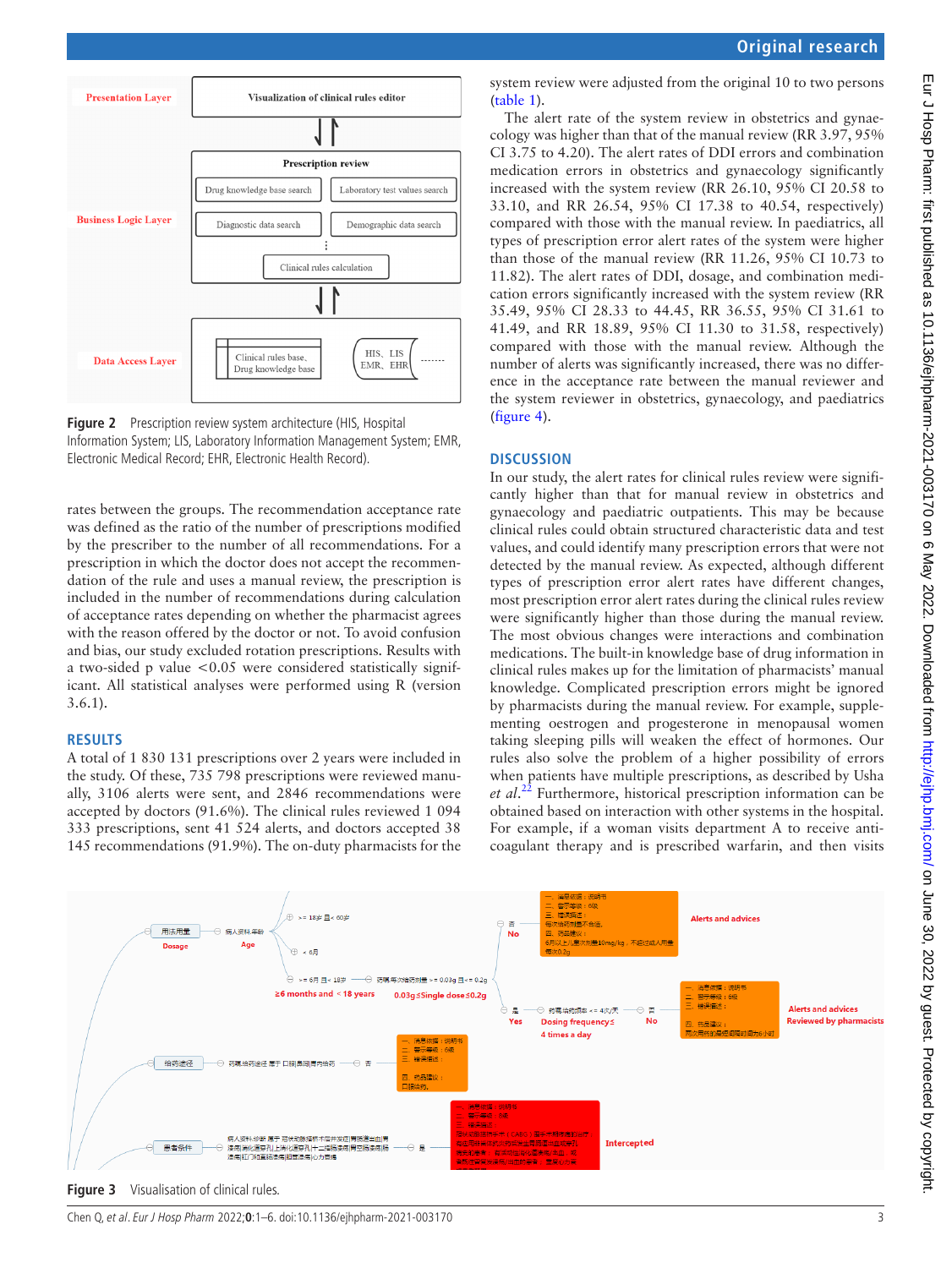<span id="page-3-0"></span>

| Comparison of manual review with the review system<br>Table 1 |                                                                 |              |                                                         |                |
|---------------------------------------------------------------|-----------------------------------------------------------------|--------------|---------------------------------------------------------|----------------|
|                                                               | Obstetrics and gynaecology<br>(n, alert or acceptance rate (%)) |              | <b>Paediatrics</b><br>(n, alert or acceptance rate (%)) |                |
| Category                                                      | <b>Manual</b>                                                   | <b>Rules</b> | <b>Manual</b>                                           | <b>Rules</b>   |
| All prescriptions                                             | 531 827                                                         | 734 017      | 203 971                                                 | 360 316        |
| Per capita                                                    | 53 182                                                          | 367 008      | 20 397                                                  | 180 158        |
| All alerts                                                    | 1406                                                            | 7708         | 1700                                                    | 33 816         |
| Entry                                                         | 473 (0.09)                                                      | 2884 (0.40)  | 763 (0.37)                                              | 5334 (1.48)    |
| Indication                                                    | 666 (0.12)                                                      | 1038 (0.14)  | 660 (0.32)                                              | 11 644 (3.23)  |
| <b>DDI</b>                                                    | 70 (0.01)                                                       | 2513 (0.34)  | 77 (0.04)                                               | 4765 (1.32)    |
| Dosage                                                        | 175(0.03)                                                       | 468 (0.06)   | 185 (0.09)                                              | 11 573 (3.21)  |
| Combination                                                   | 22 (0.004)                                                      | 805(0.11)    | 15(0.007)                                               | 500(0.14)      |
| Accepted                                                      | 1288 (91.61)                                                    | 7133 (92.28) | 1588 (93.41)                                            | 31 032 (91.77) |
| DDI, drug-drug interaction.                                   |                                                                 |              |                                                         |                |

department B and is prescribed oestrogen and progesterone, the rule will alert doctors that oestrogen and progesterone will weaken the anticoagulant effect of warfarin. If a patient visits department A and is prescribed amoxicillin granules, and then visits department B, which prescribes amoxicillin and clavulanate potassium, the rule will raise a combination medication error alert.

The results show that the alert rate for paediatric dosage and indication errors is higher with the clinical rules review than with the manual review, but it has a negligible effect on obstetrics and gynaecology. Oral and topical drugs in obstetrics and gynaecology are mostly administered at fixed doses; however, the dosage for children is mostly based on weight and age. Doctors sometimes adjust dosage according to disease severity. Although we set a range of  $\pm 20\%$  for some usages based on evidencebased data, most drug dosages are based on labels. The clinical rules require a high degree of matching, without which false

![](_page_3_Figure_5.jpeg)

<span id="page-3-1"></span>**Figure 4** Forest plots of the alert rate and the acceptance rate in obstetrics and gynaecology (A) and paediatrics (B). DDI, drug–drug interaction.

positives are prone to occur. For example, when children are prescribed ibuprofen granules, the dosage for a child weighing 21 kg is 210 mg, according to the label. The commercially available packaging specification is 0.2 g. Doctors will usually consider compliance when safety and effectiveness are controllable and prescribe a whole package; however, the rule will raise an alert in this case.

Obstetrics and gynaecology outpatient diseases, such as vaginitis, pelvic inflammatory disease, and metrorrhagia, are diagnosed as common diseases. Many medications do not involve detection values, and the clinical rules have a negligible effect on the alert rate. When manually reviewing paediatric prescriptions, only prescription information can be obtained, and more characteristic information cannot be obtained. Thus, it is difficult to comprehensively judge a variety of physiological information in a short time. The present clinical rules can obtain the patient's characteristic information and test values to review. For example, if methyldopa is prescribed to treat hypertension in pregnancy and the patient's liver function is insufficient, the rule will raise an alert and suggest that labetalol be used instead.

There was no difference in the acceptance rates between the two groups, which were over 90% in both groups. This may be due to the high acceptance rate in the manual review setting and a ceiling effect. Clinical rules do not change the display interface and the operating habits of doctors and display about 13 times as many alerts as that of the manual review. The average processing time for a prescription error was about 1 min for the manual review. The clinical rules automatically screen and obtain multiple data sources on the integrated platform, integrate the specific characteristics of patients and details of drug treatment, and provide personalised recommendations while alerting. It takes an average of 5 s for the clinical rules to deal with a prescription error. In our study, there may have been few doctors who performed the recommended changes without reviewing the alerts properly to save time, which is also the case with the manual review. The actual acceptance rate may be lower. It is necessary to consider false positive alerts; furthermore, alert fatigue caused by frequently occurring alerts that are not clinically relevant tends to be ignored.<sup>[23](#page-5-8)</sup> Eppenga *et al*<sup>16</sup> demonstrated that when additional patient-related features are included, the clinical relevance of alerts is improved but is still not optimal. The localised system is highly customised to the condition of the implementing agency; thus, it is more likely to have a posi-tive effect on safety and treatment quality.<sup>[10 24](#page-5-0)</sup> Clinical rules are established or revised by prescription review committees,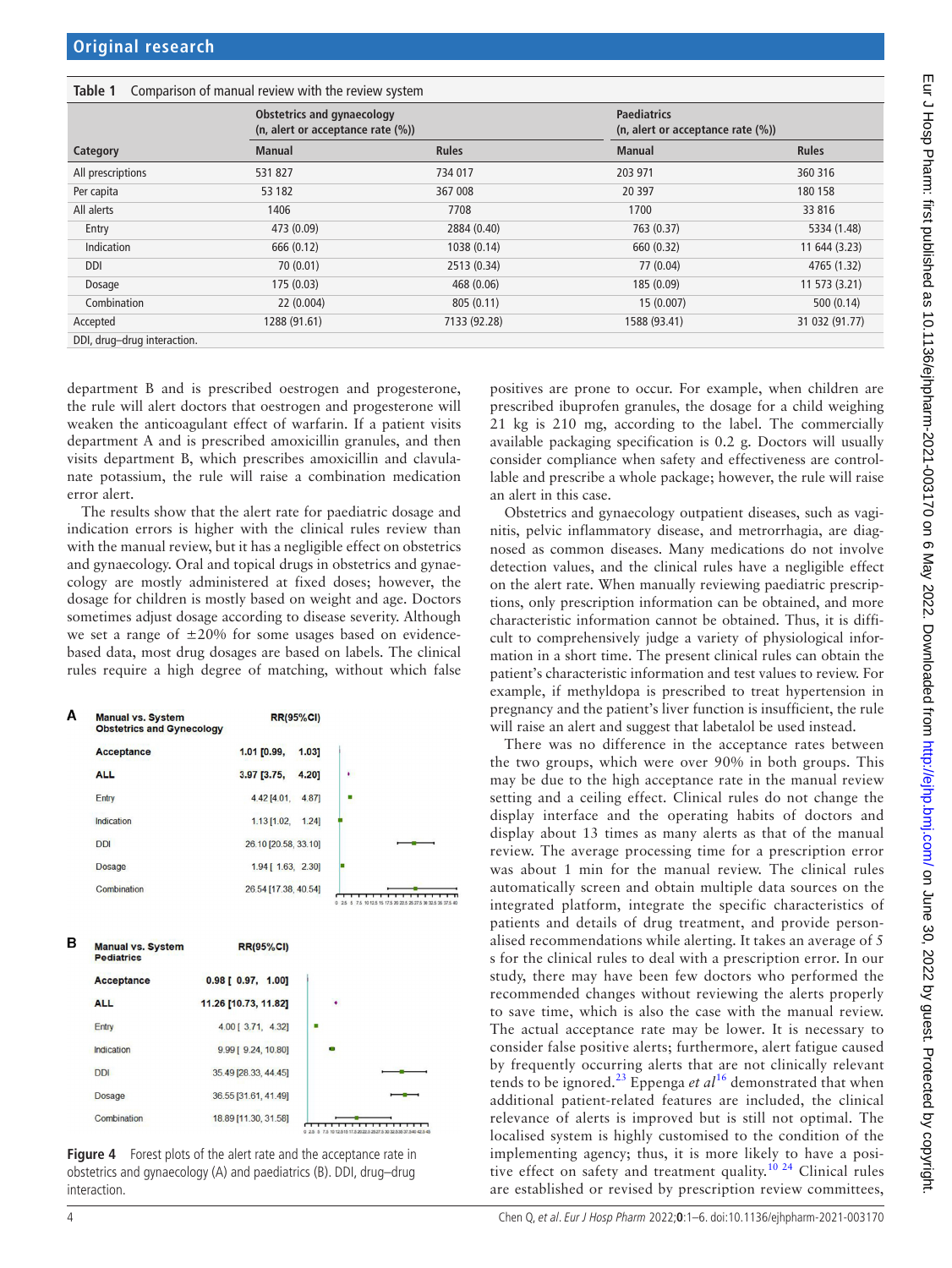and we used historical prescriptions for testing clinical rules to minimise false positives.

Several studies have described the implementation and evaluation of CPOE and basic and advanced CPOE/CDSS,<sup>2225</sup> including look-alike/sound-alike and outlier detection.<sup>[26 27](#page-5-10)</sup> However, few studies have described services such as outpatient prescription review systems, especially where pharmacists review outpatient prescriptions in real-time and intervene in cases of incorrect prescriptions. Our clinical rules are similar to the Check of Medication Appropriateness (CMA) system developed by Charlotte *et al*. [23](#page-5-8) The CMA system mainly serves inpatients. It includes a list of comparable clinical rules classified by risk. The generated alerts are sent to the pharmacist instead of directly sending them to the prescribing doctor to prevent the doctor from feeling alarm fatigue. Our rules target outpatient prescriptions for special populations, such as women and children. Most alerts and advice are sent directly to doctors, while pharmacists are responsible for reviewing prescriptions when a doctor does not accept recommendations from clinical rules. This avoids a manual review of errors and review omissions and ensures realtime review efficiency in a large number of outpatient prescription environments.

This study had some limitations.<sup>28 29</sup> As a retrospective single-centre study, we did not assess the actual injury caused by prescription errors and the related cost-effectiveness. False positives alerts can cause frustration and alert fatigue to doctors. Besides, the number of clinically relevant alerts that might have been ignored by the prescribers due to alert fatigue remains unknown, although this scenario may rarely happen.

We plan to promote this service in other healthcare institutions in the region and perform a multicentre study to assess the accessibility of the system. In the subsequent studies, patients' actual injury and doctors' satisfaction will be evaluated, including their general experience with the service, the overall reasons for agreeing or disagreeing with the medication recommendations,

### **What this paper adds**

#### **What is already known on this subject**

- $\Rightarrow$  Computerised provider order entry embedded in a clinical decision support system can match patient-specific data with a knowledge base to achieve basic functions, such as limited drug–drug interaction checking, basic dosage guidance, and drug–allergy interaction checking.
- $\Rightarrow$  There is a lack of practical information on real-time clinical rules implemented in a large number of obstetrics, gynaecology, and paediatric outpatient prescriptions.

#### **What this study adds**

- $\Rightarrow$  We developed a real-time prescription review system to prevent prescription errors that has more than 15 000 medication-related clinical rules and can be used as an important aid for a manual reviewer.
- $\Rightarrow$  Clinical rules can identify prescription errors that manual review cannot detect and ensure real-time review efficiency in high-volume outpatient prescription settings. The high acceptance rate and modification of prescriptions may be relevant to highly customised and localised clinical rules.

#### **How this study might affect research, practice and/or policy**

 $\Rightarrow$  Our prescription review system could improve review efficiency and save human resources.

and their specific wishes or opinions for future expansion. Although doctors accept most medication-related recommendations, we plan to use more data, frequent updates, and advanced technologies to improve the specificity and sensitivity of this review system, such as identifying and integrating more patient characteristics or parameters, adjusting clinical rules with time, and applying natural language processing. $30$ 

#### **CONCLUSIONS AND RELEVANCE**

Overall, our results show that the prescription review system can be used as an important supplement to the services of a manual reviewer, thereby improving review efficiency and saving human resources. Clinical rules can identify the prescription errors that cannot be detected by manual reviews in real-time based on patient characteristic data, detection values, and flexibly adjustable clinical rules. High acceptance rate and modification of prescriptions may be relevant to highly customised and localised clinical rules. However, some new challenges, such as mechanical reviewing and alert fatigue, may be introduced, and further research is required for optimisation.

**Contributorship statement** QC is responsible for the overall content as guarantor. The guarantor accepts full responsibility for the finished work and/or the conduct of the study, had access to the data, and controlled the decision to publish. QC and YC made substantial contributions to the study design. LW and WW summarised the data. QC conducted statistical analyses. WC and QC produced the figures and table. QC and LW were involved in drafting the manuscript. ML was involved in critically revising the manuscript.

**Funding** This study was supported by the Youth Project from the Fujian Provincial Health Commission (No. 2019-2-53) and the Guiding Project from the Xiamen Municipal Bureau of Science and Technology (No. 3502Z20214ZD1233)

**Competing interests** None declared.

**Patient consent for publication** Not applicable.

**Ethics approval** This study involves human participants and was approved by the Ethics Council of Human Research in Xiamen Maternal and Child Healthcare Hospital (No. KY-2020–085).

**Provenance and peer review** Not commissioned; externally peer reviewed.

**Data availability statement** Data are available upon reasonable request. Not applicable.

**Open access** This is an open access article distributed in accordance with the Creative Commons Attribution Non Commercial (CC BY-NC 4.0) license, which permits others to distribute, remix, adapt, build upon this work non-commercially, and license their derivative works on different terms, provided the original work is properly cited, an indication of whether changes were made, and the use is noncommercial. See:<http://creativecommons.org/licenses/by-nc/4.0/>.

#### **ORCID iD**

Quanyao Chen<http://orcid.org/0000-0003-4408-2565>

#### **REFERENCES**

- <span id="page-4-0"></span>1 Wittich CM, Burkle CM, Lanier WL. Medication errors: an overview for clinicians. [Mayo](http://dx.doi.org/10.1016/j.mayocp.2014.05.007) [Clin Proc](http://dx.doi.org/10.1016/j.mayocp.2014.05.007) 2014;89:1116–25.
- 2 Wise J. Government takes steps to reduce annual burden of medication errors in England. [BMJ](http://dx.doi.org/10.1136/bmj.k903) 2018;360:k903.
- <span id="page-4-1"></span>3 Kfuri TA, Morlock L, Hicks RW, et al. Medication errors in obstetrics. [Clin Perinatol](http://dx.doi.org/10.1016/j.clp.2007.11.015) 2008;35:101–17. viii-ix.
- 4 Otero P, Leyton A, Mariani G, et al. Medication errors in pediatric inpatients: prevalence and results of a prevention program. [Pediatrics](http://dx.doi.org/10.1542/peds.2008-0014) 2008;122:e737-43.
- 5 Ewig CLY, Cheung HM, Kam KH, et al. Occurrence of potential adverse drug events from prescribing errors in a pediatric intensive and high dependency unit in Hong Kong: an observational study. [Paediatr Drugs](http://dx.doi.org/10.1007/s40272-017-0222-8) 2017;19:347-55.
- <span id="page-4-2"></span>6 Tully MP. Prescribing errors in hospital practice. [Br J Clin Pharmacol](http://dx.doi.org/10.1111/j.1365-2125.2012.04313.x) 2012;74:668–75.
- 7 Ashcroft DM, Lewis PJ, Tully MP, et al. Prevalence, nature, severity and risk factors for prescribing errors in hospital inpatients: prospective study in 20 UK hospitals. Drug [Saf](http://dx.doi.org/10.1007/s40264-015-0320-x) 2015;38:833–43.
- 8 Reynolds M, Jheeta S, Benn J, et al. Improving feedback on junior doctors' prescribing errors: mixed-methods evaluation of a quality improvement project. [BMJ Qual Saf](http://dx.doi.org/10.1136/bmjqs-2015-004717) 2017;26:240–7.